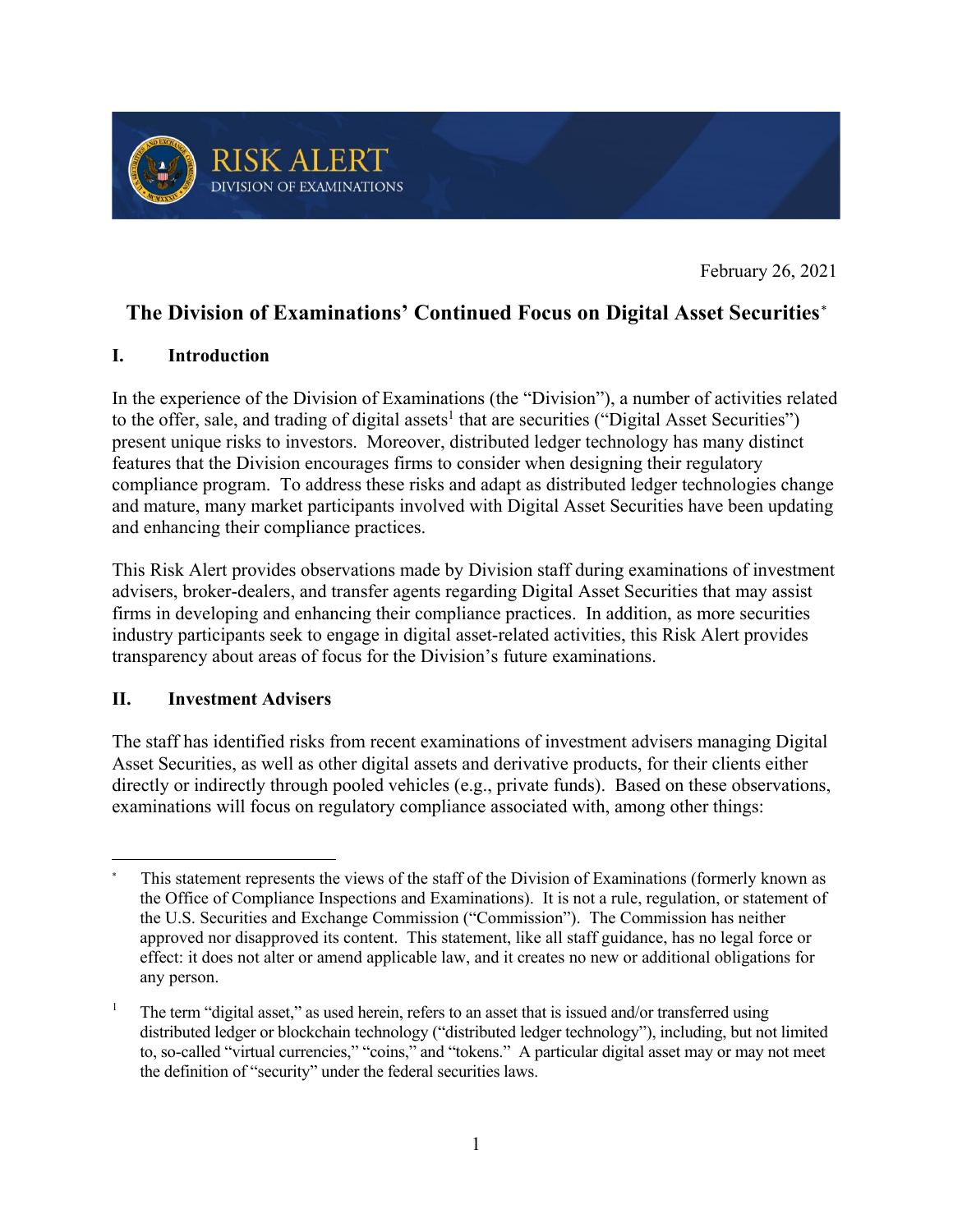- *Portfolio management*. A review of policies, procedures, and practices of investment advisers investing client assets in Digital Asset Securities and other digital assets will focus in particular on the following areas:
	- o Classification of digital assets managed on behalf of their clients, including whether they are classified as securities;<sup>2</sup>
	- o Due diligence on digital assets (e.g., that the adviser understands the digital asset, wallets, or any other devices or software used to interact with the relevant digital asset network or application, and the relevant liquidity and volatility of the digital asset);
	- o Evaluation and mitigation of risks related to trading venues and trade execution or settlement facilities (e.g., with respect to security breaches, fraud, insolvency, market manipulation, the quality of market surveillance, KYC/AML procedures, and compliance with applicable rules and regulations);
	- o Management of risks and complexities associated with "forked" and "airdropped" digital assets (e.g., allocations thereof across client accounts, conflicts of interest, or other issues that may result from the fork or airdrop event);<sup>3</sup> and
	- o Fulfillment of their fiduciary duty with respect to investment advice across all client types. $4$
- *Books and records*. Examinations will include a review of whether advisers are making and keeping accurate books and records, including recording trading activity in

 <sup>2</sup> *See* Section 2(a)(1) of the Securities Act of 1933 ("Securities Act") and Section 3(a)(10) of the Securities Exchange Act of 1934 ("Exchange Act"), Section 2(a)(36) of the Investment Company Act of 1940 ("Investment Company Act"), and Section  $202(a)(18)$  of the Investment Advisers Act of 1940 ("Advisers Act"). *See also* Staff publication, Framework for "Investment Contract" Analysis of Digital Assets (Apr. 3, 2019), available at [https://www.sec.gov/corpfin/framework-investment](https://www.sec.gov/corpfin/framework-investment-contract-analysis-digital-assets)[contract-analysis-digital-assets;](https://www.sec.gov/corpfin/framework-investment-contract-analysis-digital-assets) *Report of Investigation Pursuant to Section 21(a) of the Securities Exchange Act of 1934: The DAO* (Exchange Act Rel. No. 81207) (July 25, 2017), available at https://www.sec.gov/litigation/investreport/34-81207.pdf.

<sup>&</sup>lt;sup>3</sup> Digital assets essentially operate on software running across networks of peers that create and maintain shared ledger accounting for holdings of these assets. For purposes of this statement, "forked" refers to backward-incompatible protocol changes to a distributed ledger that create additional versions of the distributed ledger, creating new digital assets. For the purpose of this statement, "airdropped" refers to the distribution of digital assets to numerous addresses, usually at no monetary cost to the recipient or in exchange for certain promotional or other services.

<sup>4</sup> Advisers Act Section 206. *See also* Commission Interpretation Regarding Standard of Conduct for Investment Advisers, IA Rel. No. 5248 at 12 (June 5, 2019) 84 FR 33669 (July 12, 2019) at 33672 (explaining that Section 206 imposes "a [fiduciary] duty to provide investment advice that is in the best interest of the client, including a duty to provide advice that is suitable for the client").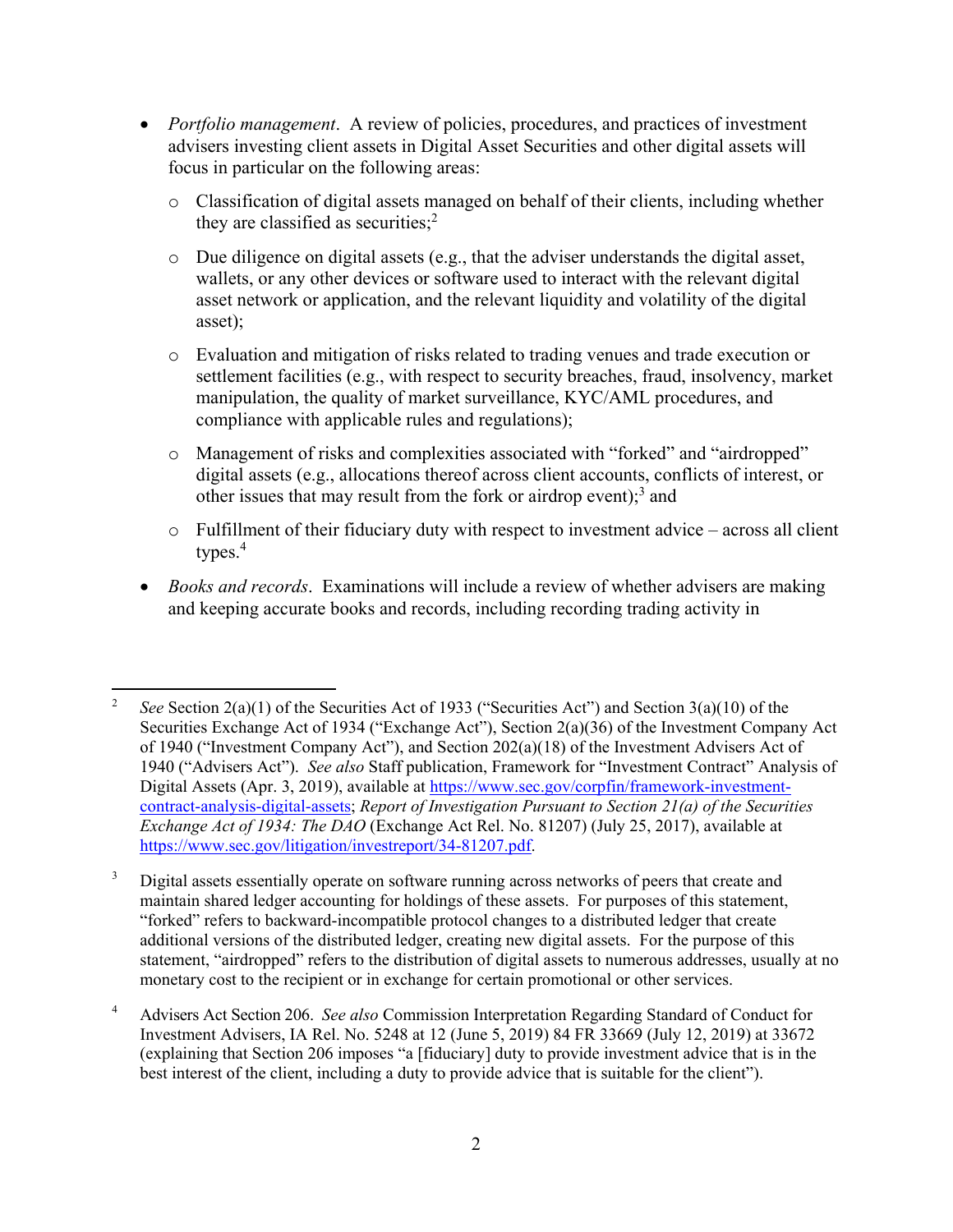accordance with the recordkeeping requirements, if applicable.<sup>5</sup> Digital asset trading platforms vary in reliability and consistency with regard to order execution, settlement methods, and post-trade recordation and notification, which an adviser should consider when designing its recordkeeping practices.

- *Custody*. Examinations will review the risks and practices related to the custody of digital assets by investment advisers and examine for compliance with the custody rule (Rule 206(4)-2 under the Adviser's Act), where applicable. Regardless of how digital assets are stored, the staff will review:
	- o Occurrences of unauthorized transactions, including theft of digital assets;
	- o Controls around safekeeping of digital assets (e.g., employee access to private keys and trading platform accounts);
	- o Business continuity plans where key personnel have exclusive access to private keys;
	- o How the adviser evaluates harm due to the loss of private keys;
	- o Reliability of software used to interact with relevant digital asset networks;
	- o Storage of digital assets on trading platform accounts and with third party custodians; and
	- o Security procedures related to software and hardware wallets.
- *Disclosures.* Examinations will include a review of disclosures to investors in a variety of media (e.g., solicitations, marketing materials, regulatory brochures and supplements, and fund documents) regarding the unique risks associated with digital assets, including any risks that are heightened as a result of the digital nature of such assets.<sup>7</sup> In particular,

 <sup>5</sup> *See* Advisers Act Rule 204-2 ("Books and Records Rule"), which requires advisers to make and keep certain books and records relating to their investment advisory business, including typical accounting and other business records as required by the Commission.

<sup>6</sup> Advisers Act Rule 206(4)-2 (the "Custody Rule"). *See also* Staff Letter: Engaging on Non-DVP Custodial Practices and Digital Assets (Mar.12, 2019), available at [https://www.sec.gov/investment/engaging-non-dvp-custodial-practices-and-digital-assets;](https://www.sec.gov/investment/engaging-non-dvp-custodial-practices-and-digital-assets) and Staff Statement on WY Division of Banking's "NAL on Custody of Digital Assets and Qualified Custodian Status" (Nov. 9, 2020), available at [https://www.sec.gov/news/public-statement/statement-im-finhub](https://www.sec.gov/news/public-statement/statement-im-finhub-wyoming-nal-custody-digital-assets)[wyoming-nal-custody-digital-assets.](https://www.sec.gov/news/public-statement/statement-im-finhub-wyoming-nal-custody-digital-assets)

 $7$  Registered investment advisers are required to provide their advisory clients and prospective clients with a written disclosure document (these requirements, and a few exceptions, are set forth in Rule 204-3 under the Advisers Act).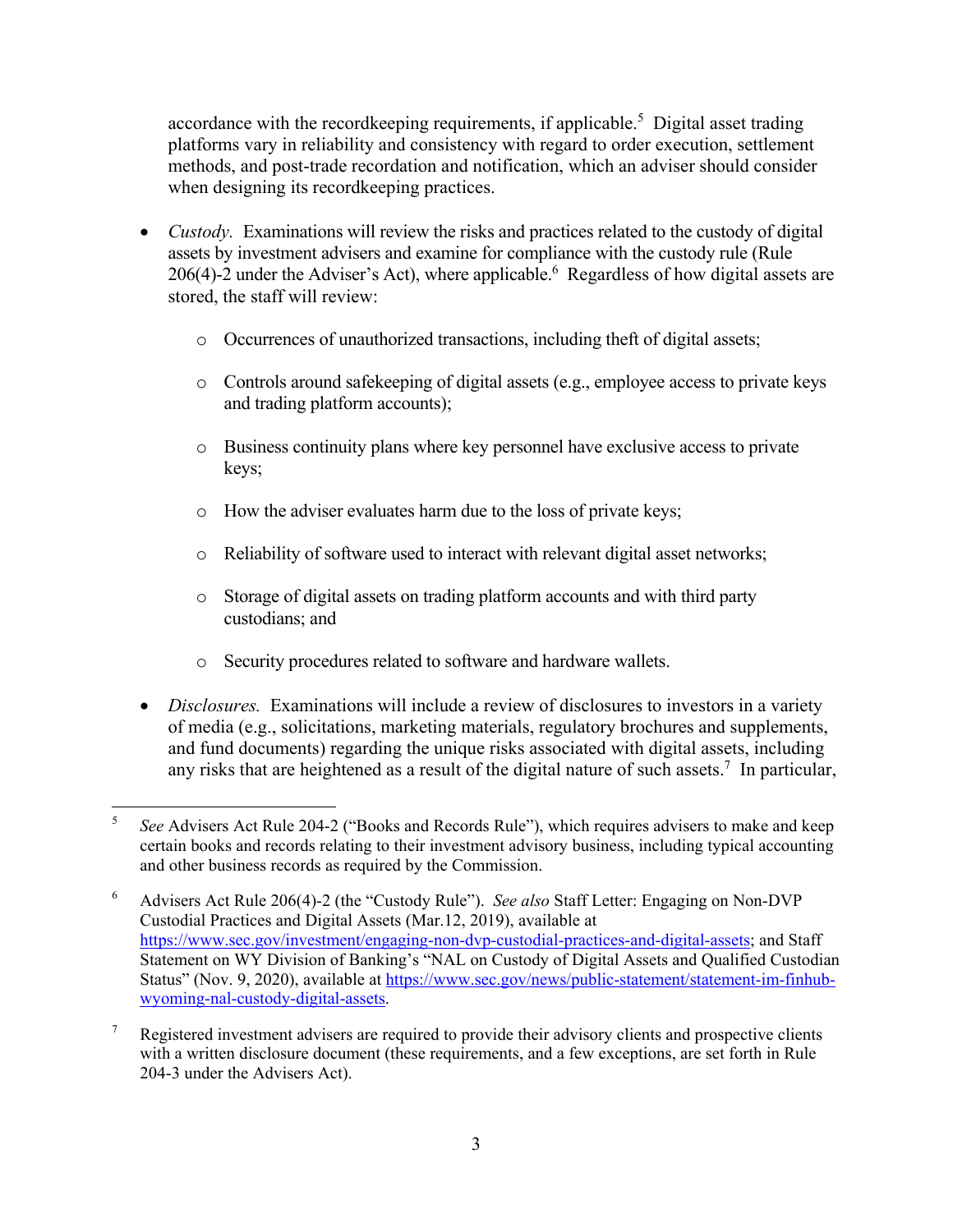and among other things, the staff will assess disclosures regarding specific risks, including the complexities of the products and technology underlying such assets, technical, legal, market, and operational risks (including custody and cybersecurity), price volatility, illiquidity, valuation methodology, related-party transactions, and conflicts of interest.

- *Pricing client portfolios*. Investment advisers apply a variety of valuation methods to determine the value of digital assets managed on behalf of clients. Investment advisers may face valuation challenges for digital assets due to market fragmentation, illiquidity, volatility, and the potential for manipulation. Examinations will include a review of, among other things, the valuation methodologies utilized, including those used to determine principal markets, fair value, valuation after significant events, and recognition of forked and airdropped digital assets.<sup>8</sup> The staff will also review disclosures related to valuation methodologies, and advisory fee calculations and the impact valuation practices have on these fees.
- *Registration issues*. For investment advisers, examinations will include a review of compliance matters related to appropriate registration. This includes, among other things, understanding how the investment adviser calculates its regulatory assets under management, $9$  and characterizes the digital assets in the pooled vehicles it manages<sup>10</sup> and the status of clients.<sup>11</sup> For private funds managed by investment advisers, this also includes understanding how the funds determine applicable exemptions from registration as investment companies.<sup>12</sup>

### **III. Broker-Dealers**

The staff has identified risks through regulatory coordination and through observations from recent examinations of broker-dealers. Due to the risks the staff has observed, future examinations of broker-dealers will focus on regulatory compliance associated with, among

<sup>10</sup> *See* The definition of "investment company," contained in Section 3(a) of the Investment Company Act.

<sup>11</sup> *See* General Instructions to Form ADV, available at [https://www.sec.gov/about/forms/formadv](https://www.sec.gov/about/forms/formadv-instructions.pdf)[instructions.pdf](https://www.sec.gov/about/forms/formadv-instructions.pdf) and definition of "client" in Item 7 of the Glossary of Terms.

 $12$  A private fund or other pooled investment vehicle that meets the definition of an "investment" company" in Section 3(a) of the Investment Company Act must register with the SEC as an investment company, unless it satisfies an exclusion or exemption from that definition. *See, e.g.,* Crypto Asset Management, LP and Timothy Enneking, Securities Act Rel. No. 10544 (Sept. 11, 2018) (settled order), available at [https://www.sec.gov/litigation/admin/2018/33-10544.pdf.](https://www.sec.gov/litigation/admin/2018/33-10544.pdf)

 <sup>8</sup> *See, e.g.,* Staff Letter: Engaging on Fund Innovation and Cryptocurrency-related Holdings (Jan. 18, 2018), available at [https://www.sec.gov/divisions/investment/noaction/2018/cryptocurrency-](https://www.sec.gov/divisions/investment/noaction/2018/cryptocurrency-011818.htm)[011818.htm.](https://www.sec.gov/divisions/investment/noaction/2018/cryptocurrency-011818.htm)

Advisers Act Section 203A sets forth the requirements for investment adviser registration, including assets under management thresholds.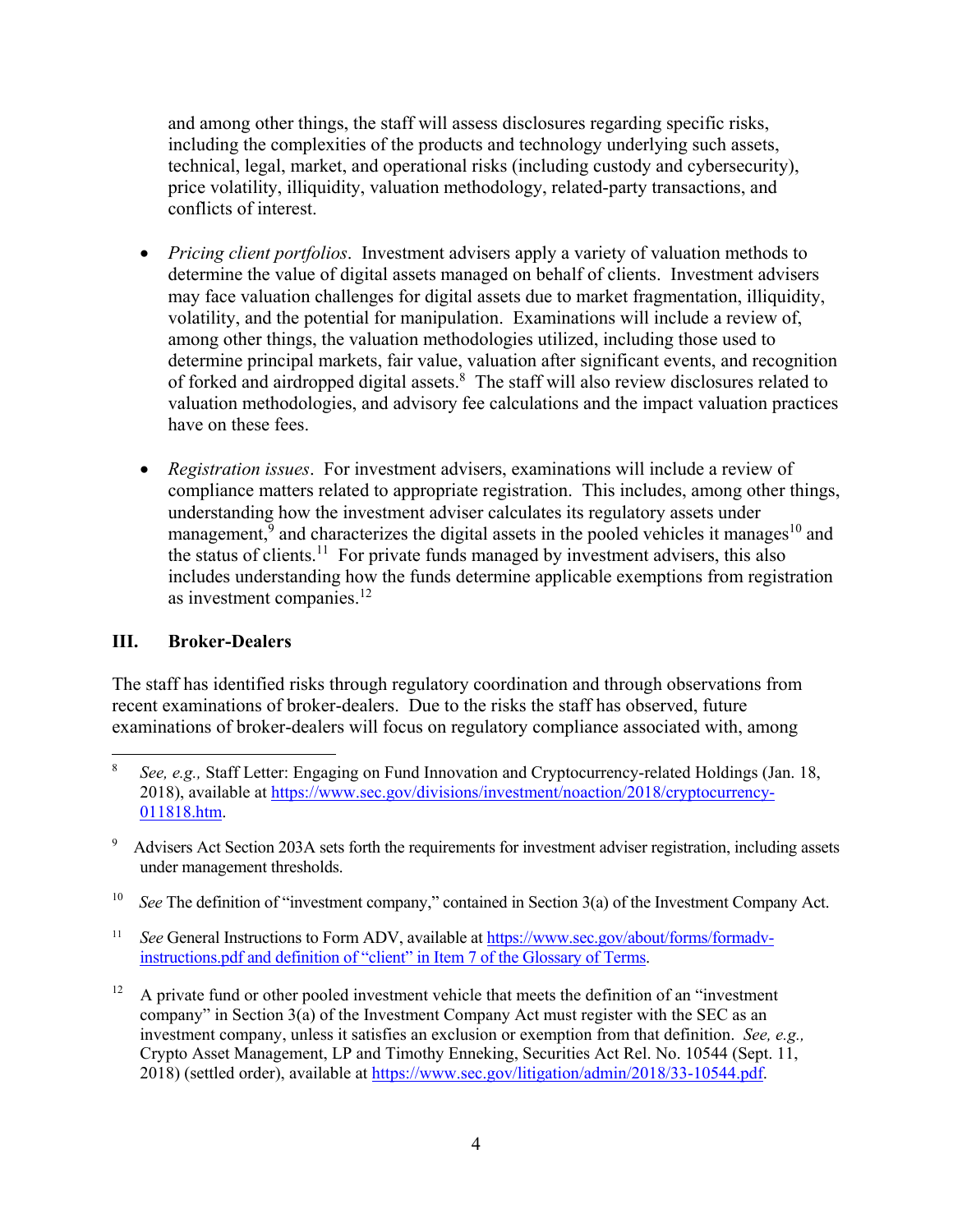other things:

- *Safekeeping of funds and operations.* The staff will examine broker-dealers to understand operational activities, including operations that are unique to the safety and custody of Digital Asset Securities. 13
- *Registration requirements.* Examinations will include broker-dealers' and any affiliated entities' compliance with registration requirements. For example, if an affiliate of a registered broker-dealer engages in the business of effecting transactions in Digital Asset Securities for the accounts of others, that affiliate may be required to register as a broker $dealer.<sup>14</sup>$
- *Anti-Money Laundering (AML).* Certain pseudonymous aspects of distributed ledger technology present unique challenges to the robust implementation of an AML program. The staff has observed broker-dealer AML programs that have not consistently addressed or implemented routine searches or, to the extent they implemented routine searches, have not updated those searches to check against the Specially Designated Nationals list maintained by the Office of Foreign Assets Control ("OFAC") at the U.S. Department of the Treasury. The staff also has observed inadequate AML procedures, controls, and documentation regarding Digital Asset Securities. The staff will continue to examine broker-dealer compliance with AML obligations (e.g., filing suspicious activity reports and performing customer due diligence).<sup>15</sup>

 <sup>13</sup> *See* Exchange Act Rules 15c3-1, 15c3-3, 17a-3, and 17a-4. *See also* Commission Statement and Request for Comment, *Custody of Digital Asset Securities by Special Purpose Broker-Dealers*, dated December 23, 2020, available at<https://www.sec.gov/rules/policy/2020/34-90788.pdf> (setting forth time-limited circumstances for broker-dealer custody of digital asset securities and requesting comment); Letter to Ms. Kris Dailey, Financial Industry Regulatory Authority (FINRA), ATS Role in the Settlement of Digital Asset Security Trades, dated September 25, 2020, available at [https://www.sec.gov/divisions/marketreg/mr-noaction/2020/finra-ats-role-in-settlement-of-digital](https://www.sec.gov/divisions/marketreg/mr-noaction/2020/finra-ats-role-in-settlement-of-digital-asset-security-trades-09252020.pdf)[asset-security-trades-09252020.pdf](https://www.sec.gov/divisions/marketreg/mr-noaction/2020/finra-ats-role-in-settlement-of-digital-asset-security-trades-09252020.pdf) (setting forth the Commission's Division of Trading and Markets staff position describing circumstances under which staff will not recommend enforcement action against a broker-dealer operating an ATS that trades digital asset securities using a specified 3-step process); *Joint Staff Statement on Broker-Dealer Custody of Digital Asset Securities*, dated July 8, 2019, available at [https://www.sec.gov/news/public-statement/joint-staff-statement-broker-dealer](https://www.sec.gov/news/public-statement/joint-staff-statement-broker-dealer-custody-digital-asset-securities)[custody-digital-asset-securities](https://www.sec.gov/news/public-statement/joint-staff-statement-broker-dealer-custody-digital-asset-securities) (statement of the Commission's Division of Trading and Markets and FINRA Office of General Counsel concerning application of federal securities laws and FINRA rules to the potential intermediation of digital asset securities and transactions).

<sup>&</sup>lt;sup>14</sup> Securities exchanges and broker-dealers are required to be registered under the Exchange Act Sections 6 and 15(a), respectively. See generally the Division of Trading and Markets Investor Publication: Guide to Broker-Dealer Registration (April 2008), available at [https://www.sec.gov/reportspubs/investor](https://www.sec.gov/reportspubs/investor-publications/divisionsmarketregbdguidehtm.html#II)[publications/divisionsmarketregbdguidehtm.html#II.](https://www.sec.gov/reportspubs/investor-publications/divisionsmarketregbdguidehtm.html#II)

<sup>15</sup> *See, e.g.*, Bank Secrecy Act implementing rules at 31 CFR 1023.320 (suspicious activity rule), 31 CFR 1023.210 (AML program rule including customer due diligence requirement), and 31 CFR 1010.320 (beneficial ownership rule). *See also* FINRA 3310 (AML compliance program rule for FINRA member firms); SEC's AML Source Tool for Broker-Dealers, available at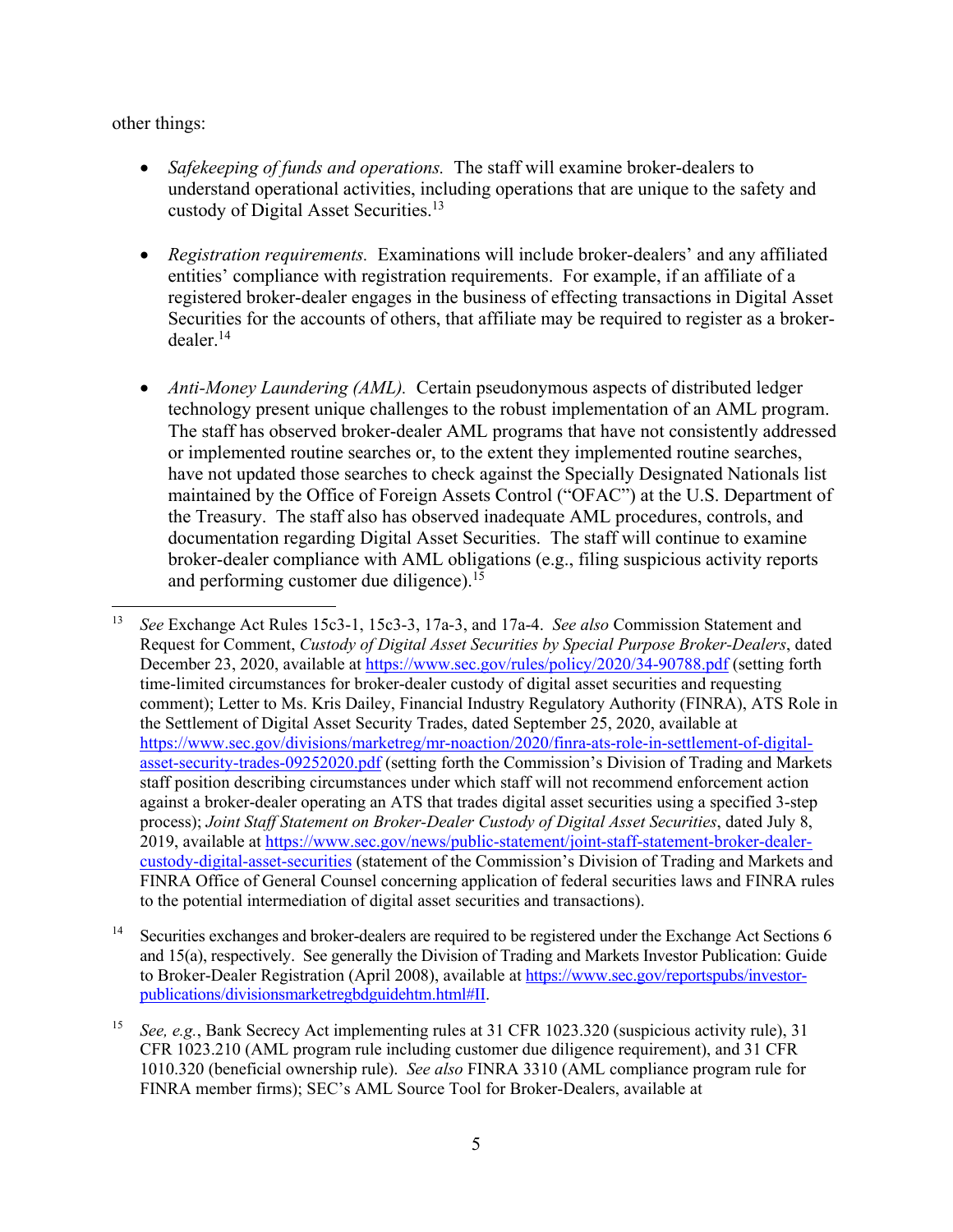- *Offerings*. Broker-dealers may be involved in underwriting and private placement activity with respect to Digital Asset Securities, which can raise unique disclosure and due diligence obligations.<sup>16</sup> Examinations will include a review of the due diligence performed by broker-dealers, and the disclosures made by broker-dealers to customers related to the offering of Digital Asset Securities.<sup>17</sup>
- *Disclosure of conflicts of interest*. As the staff has observed, broker-dealers may operate in multiple capacities, including as trading platforms or proprietary traders of Digital Asset Securities on their own and other platforms.<sup>18</sup> Examinations will include a review of the existence and disclosures of conflicts of interest and the compliance policies and procedures to address them.
- *Outside Business Activities*. The staff has observed instances of registered representatives of broker-dealers offering services related to digital assets apart from their employer. FINRA-member broker-dealers must evaluate the activities of their registered persons to determine whether such activity constitutes outside business activities or an outside securities activity and therefore should be subjected to the approval, supervision, and recordation of the broker-dealer.<sup>19</sup> The staff will continue to review FINRA-member broker-dealer compliance processes in connection with the evaluation, approval, and monitoring of outside business activities.

 $\overline{a}$ 

[https://www.sec.gov/about/offices/ocie/amlsourcetool.htm.](https://www.sec.gov/about/offices/ocie/amlsourcetool.htm) In addition, for FINRA member firms, the staff will assess firms' compliance with FINRA Rule 2090 ("Know Your Customer" rule).

<sup>&</sup>lt;sup>16</sup> Securities Act Section 17(a), Exchange Act Section 10(b), and FINRA Regulatory Notice 10-22 Regulation D Offerings – Obligation of Broker-Dealers to Conduct Reasonable Diligence Investigations in Regulation D Offerings.

<sup>&</sup>lt;sup>17</sup> To the extent a broker-dealer engages in trading on behalf of clients or in their own accounts, the staff will examine for compliance with relevant rules.

<sup>18</sup> *See also* Exchange Act Section 15(c) and FINRA Rules 2010 and 2020.

<sup>19</sup> FINRA Rule 3270. *See also* FINRA Rule 3280.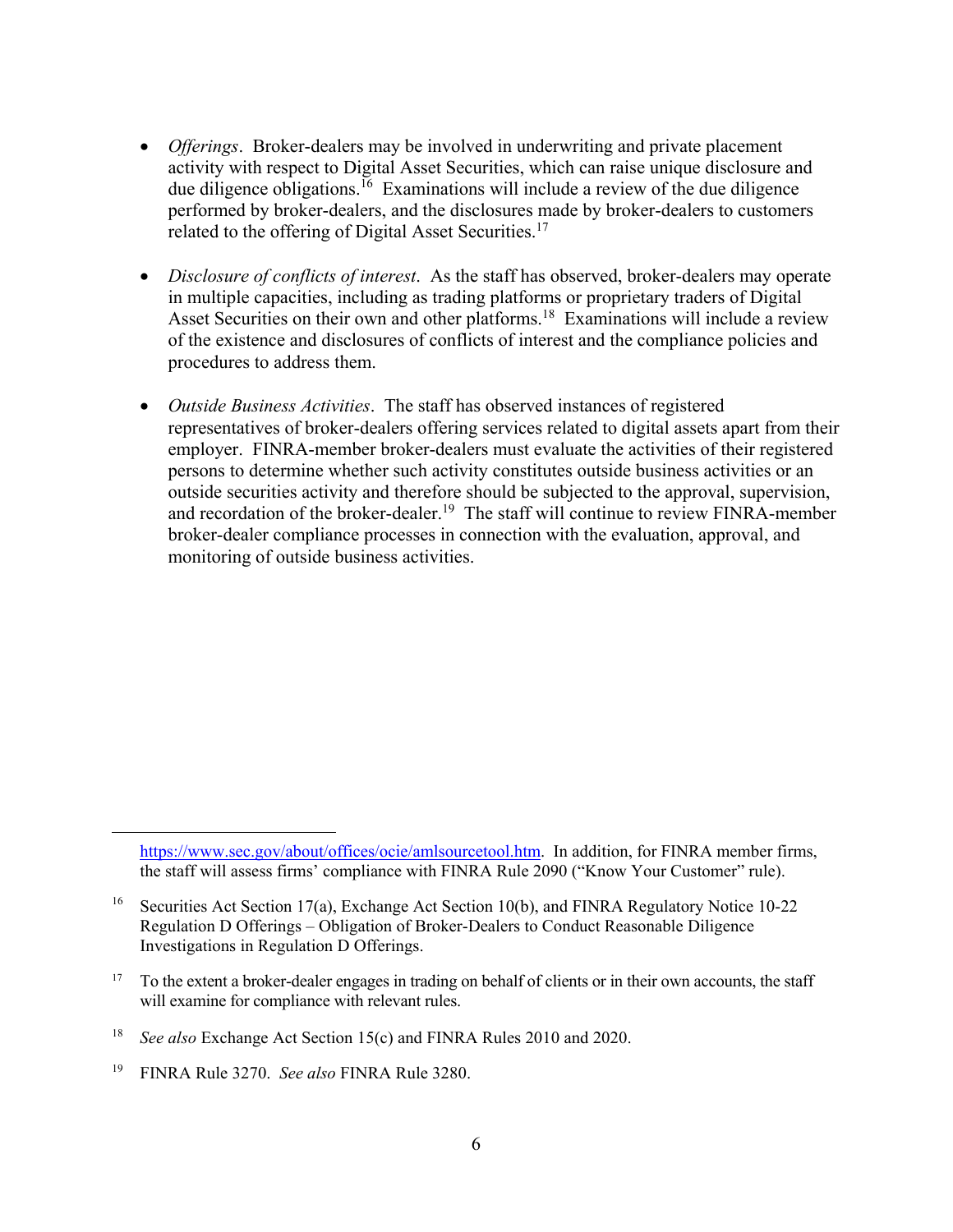### **IV. National Securities Exchanges**

- *Exchange Registration*. Advances in distributed ledger technology have introduced innovative methods for facilitating electronic trading in Digital Asset Securities. A platform that operates as an "exchange" as defined under Section  $3(a)(1)$  of the Exchange Act and Rule 3b-16(a) thereunder must register as a national securities exchange or operate pursuant to an exemption.<sup>20</sup> The staff will examine platforms that facilitate trading in Digital Asset Securities and review whether they meet the definition of an exchange.
- *Compliance with Regulation ATS*. One exemption from national securities exchange registration that is available to an entity that meets the definition of an exchange is the exemption for alternative trading systems ("ATSs").<sup>21</sup> Examinations will include a review of whether an ATS that trades Digital Asset Securities is operating in compliance with Regulation ATS, including, among other things, whether the ATS has accurately and timely disclosed information on Form ATS and Form ATS-R, and has adequate safeguards and procedures to protect confidential subscriber trading information.

## **V. Transfer Agents**

• *Compliance with Transfer Agent Rules*. Distributed ledger technology is increasingly being used by issuers of securities to perform, directly or indirectly, various shareholder administrative functions, including recordation of ownership.<sup>22</sup> The Commission has

<sup>&</sup>lt;sup>20</sup> Exchange Act Rule 3b-16 provides a functional test to assess whether an entity meets the definition of an exchange under Section  $3(a)(1)$  of the Exchange Act. Exchange Act Rule  $3b-16(a)$  provides that an entity shall be considered to constitute, maintain, or provide "a market place or facilities for bringing together purchasers and sellers of securities or for otherwise performing with respect to securities the functions commonly performed by an exchange" if such organization, association, or group of persons: (1) brings together the orders for securities of multiple buyers and sellers; and (2) uses established, non-discretionary methods (whether by providing a trading facility or by setting rules) under which such orders interact with each other, and the buyers and sellers entering such orders agree to the terms of the trade. *See, e.g.*, Zachary Coburn, Exchange Act Rel. No. 84553 (Nov. 8, 2018) (settled order), available at [https://www.sec.gov/litigation/admin/2018/34-84553.pdf.](https://www.sec.gov/litigation/admin/2018/34-84553.pdf)

<sup>&</sup>lt;sup>21</sup> Exchange Act Rule 3a1-1(a)(2) exempts from the Exchange Act Section 3(a)(1) definition of "exchange" an organization, association, or group of persons that complies with Regulation ATS. A person or entity that meets the definition of an exchange and complies with Regulation ATS is not required to register as a national securities exchange. An entity that meets the exchange definition that fails to comply with the requirements of Regulation ATS would no longer qualify for the exemption provided under Rule  $3a1-1(a)(2)$ , and thus, could be deemed to be operating as an unregistered exchange in violation of Section 5 of the Exchange Act. *See* Exchange Act Release No. 83663 (July 18, 2018) 83 FR 38768 (August 7, 2018) at 38772.

<sup>&</sup>lt;sup>22</sup> Section 3(a)(25) of the Exchange Act defines "transfer agent."